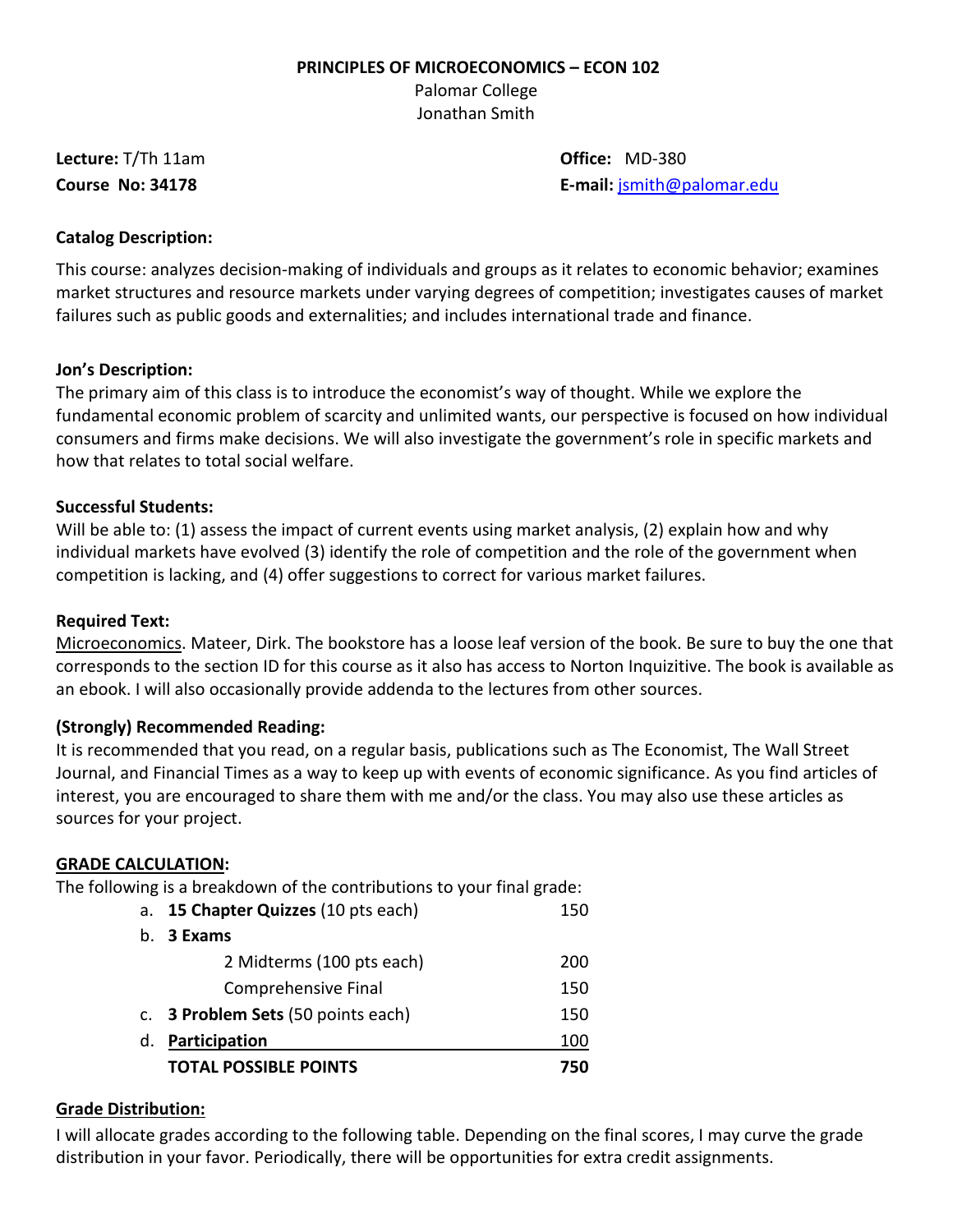| If you earn at least this many points: | Then your minimum grade will be: |  |
|----------------------------------------|----------------------------------|--|
| 675                                    | A                                |  |
| 600                                    | B                                |  |
| 525                                    | r                                |  |
| 450                                    | D                                |  |
| 0                                      |                                  |  |

# **Quizzes**:

Quizzes are online at the Norton Smartwork site for this class. Quizzes typically contain 15-20 true/false, multiple choice, and/or fill in the blank questions. You will receive the best score out of three possible attempts.Successive attempts of digital hints will be slightly penalized. You can use your notes, textbook, and a calculator. **Note: I will drop your worst quiz score and give you double credit for your two best scores. Therefore, if the deadline for a quiz has passed you will not be allowed to retake it.**

# **Exams:**

There will be two midterm exams and one final exam. The exams will consist of multiple choice and short answer questions. Each exam will be comprehensive, but with an emphasis on the material covered since the previous exam. If you must miss an exam, you must contact me ahead of time to schedule a make-up. Please know that this make-up exam will be substantially more difficult than the in-class version. You are allowed to make-up one midterm. There are no make-ups for the final exam. You area allowed one sheet of handwritten notes (front and back) for each exam.

# **Problem Sets:**

There will be three problem sets. Each problem set is worth **50 points**. Points will ONLY be awarded if all the problems have been attempted AND all work is shown. You will not receive many points if you submit an incomplete problem set, i.e. where only some of the problems have been attempted and/or all of your work is not shown. Note that the problem sets grade does not depend on whether you get the answers correct, but rather on whether you have made a good faith effort to complete the assignment. While correct answers are important, the goal of these homework assignments is to give you practice at solving the types of problems that you will see on quizzes and exams.

**NOTE: I will not accept any late papers for any reason.** This is all the more reason to finish your work ahead of time. If your computer breaks, the dog eats your laptop, there is a power outage, or whatever, I will be sympathetic, but still will not accept late papers. Thus, it is smart if you do the assignment early so that you can get it to me.

### **Participation:**

**I will drop any student who fails to attend two out of the first three classes.**

Attendance is a minimal requirement to receive full credit for class participation. In addition, students are expected to participate actively in the learning process. Quality participation in class may be achieved by asking intelligent questions, and by offering well-reasoned input. However, do not let the prior statement discourage you from participating. It is okay to be wrong; in fact, we often learn more from our wrong answers than from our right ones. Questions are only stupid when the person asking has no serious interest in learning the answer. **I deduct points increasingly for each absence after your second, regardless of excuse. Please arrive on time, do not leave early, and if you must be late, please be as unobtrusive as possible.**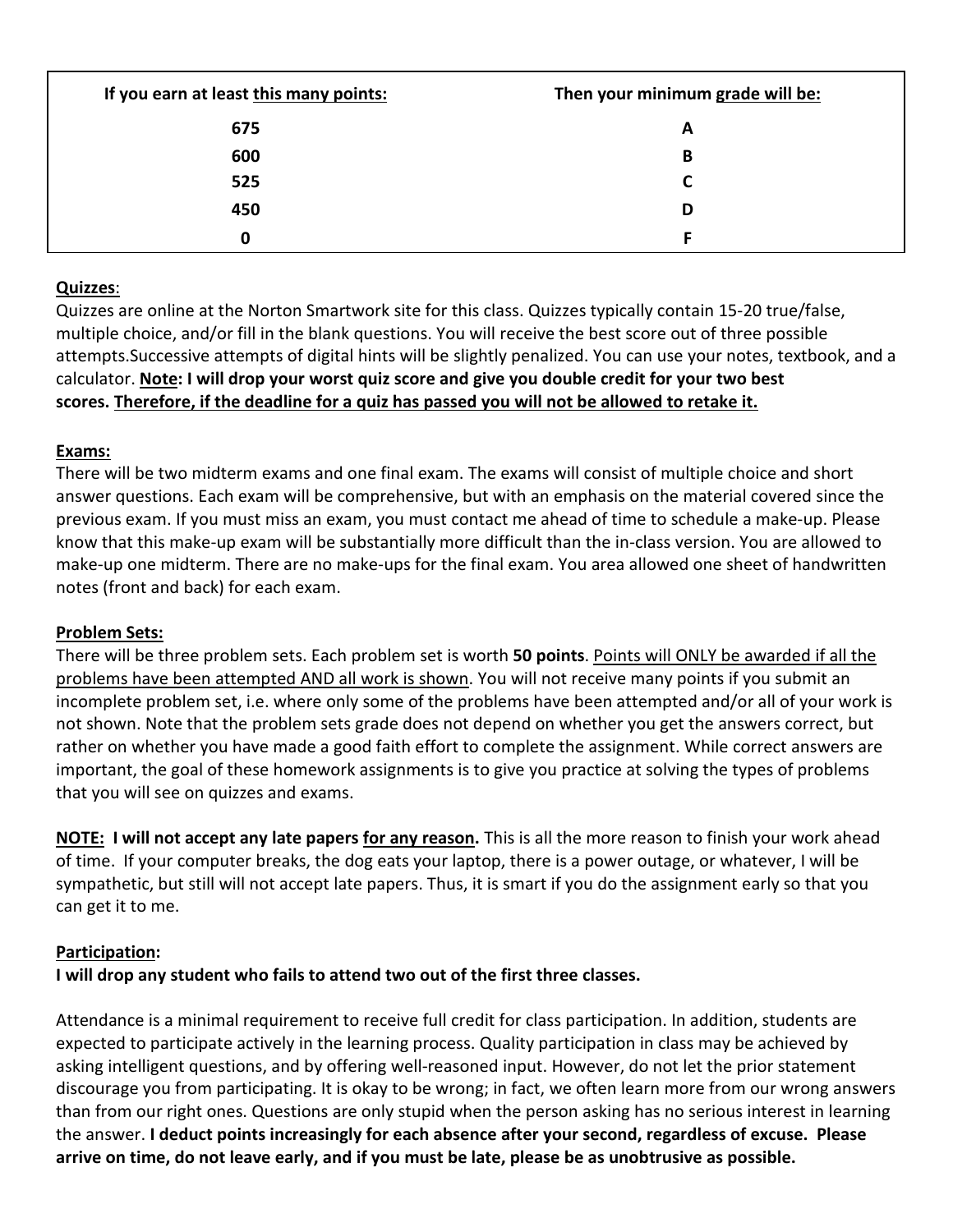#### **OTHER PERTINENT INFORMATION:**

The library may have a copy of the text on reserve. Its hours are as follows:

Mon.-Thu. 8 am - 9:00 pm Fri. 8 am - 4:00 pm Sat. 9:00 am - 1:00 pm Sun. CLOSED

#### **Contacting me via e-mail (**jsmith@palomar.edu**) :**

Be aware that I receive A LOT of junk email with subject lines such as "Can you help me", "I'm confused" and "Is this right?". I delete those emails automatically without looking at them. Thus, when you send me an email, please write in the subject line: "**ECON102: Your Full Name**". Thanks!

# **I try to check my e-mail daily, but give me AT LEAST forty-eight business hours to respond. I do not check email on the weekend.**

| Name: 2008 2010 2021 2022 2023 2024 2022 2022 2023 2024 2022 2023 2024 2022 2023 2024 2022 2023 2024 2022 2023 | Name: 2008 2010 2021 2022 2023 2024 2022 2022 2023 2024 2022 2023 2024 2022 2023 2024 2022 2023 2024 2022 2023                                                                                                                |
|----------------------------------------------------------------------------------------------------------------|-------------------------------------------------------------------------------------------------------------------------------------------------------------------------------------------------------------------------------|
|                                                                                                                |                                                                                                                                                                                                                               |
|                                                                                                                |                                                                                                                                                                                                                               |
|                                                                                                                |                                                                                                                                                                                                                               |
|                                                                                                                | Name: 2008 2010 2021 2022 2023 2024 2025 2022 2022 2022 2023 2024 2022 2023 2024 2022 2023 2024 2025 2026 2027                                                                                                                |
|                                                                                                                | Phone: Note: 2010 12:00 12:00 12:00 12:00 12:00 12:00 12:00 12:00 12:00 12:00 12:00 12:00 12:00 12:00 12:00 12:00 12:00 12:00 12:00 12:00 12:00 12:00 12:00 12:00 12:00 12:00 12:00 12:00 12:00 12:00 12:00 12:00 12:00 12:00 |
|                                                                                                                |                                                                                                                                                                                                                               |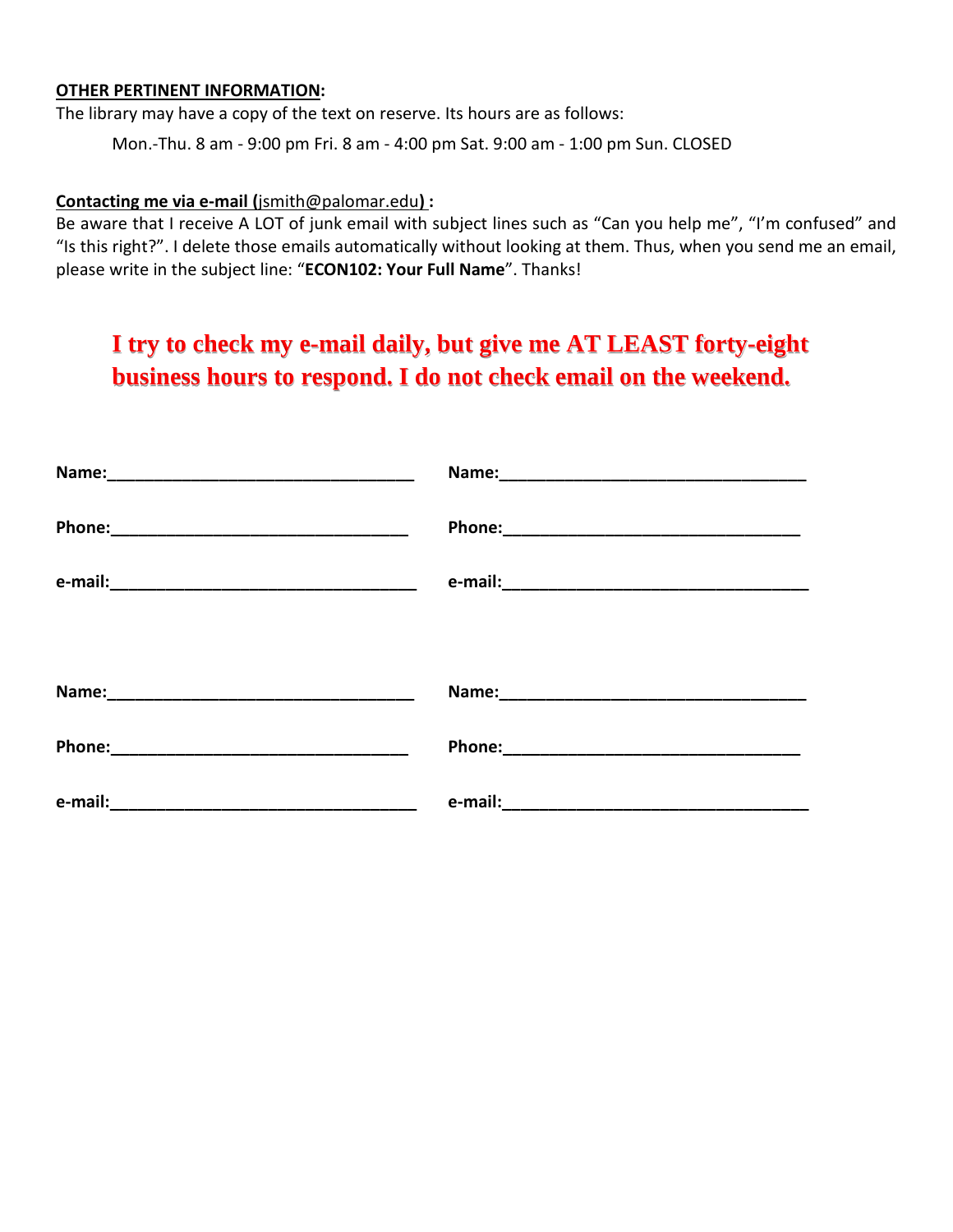# **Course Outline: (Note that these dates are not set in stone, but it is highly advisable that you read the chapters to be covered before the class that they are covered.**

| Date:            | <b>Chapters</b>            | <b>Topics</b>                                                   |
|------------------|----------------------------|-----------------------------------------------------------------|
| Jan 19           | 1                          | Introducing the Economic Way of Thinking                        |
| <b>Jan 21</b>    | $\overline{2}$             | Production Possibilities, Opportunity Cost, Trade               |
| <b>Jan 26</b>    | $\overline{2}$             | Production Possibilities, Opportunity Cost, Trade               |
| <b>Jan 28</b>    | 3                          | Demand, Supply,                                                 |
| Feb <sub>2</sub> | 3                          | Markets, Equilibrium                                            |
| Feb 4            | 4                          | Elasticity                                                      |
| Feb 9            | 4                          | Elasticity                                                      |
| Feb 11           |                            | <b>No Class</b>                                                 |
| Feb 16           | 5                          | <b>Price Controls</b>                                           |
| Feb 18           | 5                          | Price Controls, PS#1 Due in Class                               |
| Feb 23           | <b>EXAM1</b>               | Quizzes due by 11:59pm on Feb 21                                |
| Feb 25           | 6                          | Welfare, Efficiency, and Taxes                                  |
| Mar 1            | 6                          | Welfare, Efficiency, and Taxes                                  |
| Mar <sub>3</sub> | 7                          | <b>Market Failures</b>                                          |
| Mar 8            | 7                          | <b>Market Failures</b>                                          |
| <b>Mar 10</b>    | 8                          | <b>Costs of Production</b>                                      |
| <b>Mar 15</b>    | 8                          | <b>Costs of Production</b>                                      |
| Mar 17           | 9                          | Perfect Competition and Supply Curve                            |
| Mar 22           |                            | <b>No Class</b>                                                 |
| Mar 24           |                            | <b>No Class</b>                                                 |
| Mar 29           | 9                          | Perfect Competition and Supply Curve                            |
| Mar 31           | 10                         | Monopoly                                                        |
| April 5          | 10                         | Monopoly, PS #2 Due                                             |
| April 7          | EXAM2                      | Quizzes due by 11:59pm on March 29                              |
| April 12         | 12                         | <b>Monopolistic Competition</b>                                 |
| April 14         | 12                         | Monopolistic Competition                                        |
| April 19         | 13                         | Oligopoly                                                       |
| April 21         |                            | No Class - Political Economy Days                               |
| April 26         | 13                         | Oligopoly                                                       |
| April 28         | 14                         | Labor Markets, Income Distribution, Poverty, and Discrimination |
| May 3            | 14                         | Labor Markets, Income Distribution, Poverty, and Discrimination |
| May 5            | 15                         | Income Distribution, Poverty, and Discrimination                |
| May 10           | 15                         | Income Distribution, Poverty, and Discrimination,               |
| <b>May 12</b>    |                            | Review, PS#3 Due                                                |
| May 17           | <b>Final Exam</b><br>@10am | Quizzes due by 11:59pm on May 15                                |

# **JON'S ADVICE FOR SUCCESS**

- **1. Read the book, BEFORE and AFTER class.**
- **2. Work through each chapter's practice quiz.**
- **3. Print out each chapter quiz with your answers BEFORE you submit it.**
- **4. Come see me during office hours if you are having a hard time understanding anything, you would like a clarification, or are just interested in talking about economics!**